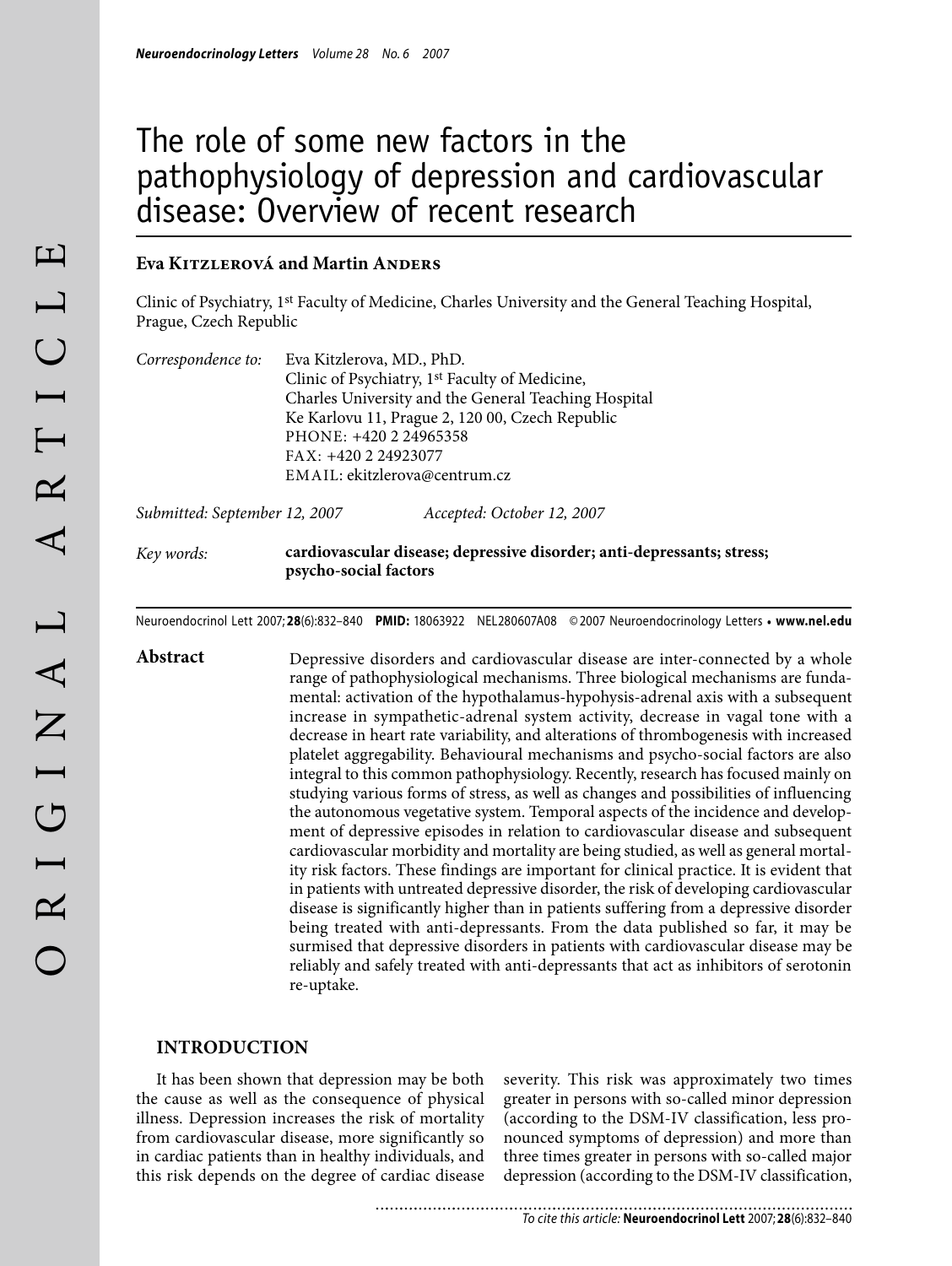clear symptoms of depression). Cardiac patients with so called major depression were then designated as a high risk population group (Penninx *et al*. 2001).

An affective disorder may occur for the first time in an individual in direct association with e.g. myocardial infarction. This is then termed an organic depressive disorder (coded according to the ICD-10 as F 06.32). The effects and circumstances of cardiovascular disease may also induce depressive symptoms in an individual who has suffered from depression in the past or who is being treated for depression. In this case, the disorder is rather termed an exacerbation of a periodic depressive disorder (F 33), whereby the somatic disease represents a provoking factor for the already present psychiatric disease.

The increased mortality risk from cardiovascular disease was also uncovered in persons suffering from depression who have no cardiac disease. Depression is thus not only a marker of cardiac disease severity, but in itself contributes to its development and thus represents, together with "traditional" risk factors- hypertension, hypercholesterolemia, cigarette smoking, diabetes- an independent risk factor for its development (Carney *et al*. 1995, Penninx *et al*. 2001). Cardiovascular disease and depression thus represent two independent and in their way additive factors that increase mortality from cardiovascular disease. From this aspect, detection of a depressive disorder and its early and correct treatment in cardiac patients is extremely important.

## **Pathophysiological relationships between depressive disorders and cardiovascular disease.**

The exact mechanism by which depression affects the incidence and development of cardiovascular disease and vice versa is not as yet clear. It has been proven, though, that there is not a single mechanism involved, but rather that many factors play an interactive role.

Based on existing literary reviews, it may be presumed that a combination of biological and behavioural mechanisms is most probably involved. It has also been shown that psychosocial factors (Rozanski *et al*. 2005) and the induction of adverse psychological effects by certain cardiological preparation, e.g. alpha-blockers, methyldopa, clonidine etc. (Shapiro, 2005) also play a significant role in the common pathophysiology of these two diagnostic entities.

# **Biological mechanisms**

Activation of the hypothalamus-pituitary-adrenal axis, imbalance of the autonomous vegetative system and the consequent changes in heart rhythm variability and decreased sensitivity of baro-reflexes, alterations of the immune system and of the composition of unsaturated fatty acids, and increased thrombogenesis are among the most important of these mechanisms.

Recently, research has focused mainly on the study of various forms of stress, changes and possibilities of influencing the autonomous vegetative system, the temporal aspects of the incidence and development of depressive episodes in relation to cardiovascular disease and subsequent morbidity and mortality, as well as the general study of mortality risk factors.

# **Hypothalamus–pituitaryadrenal axis (HPA)**

The HPA axis represents a physiological system, which is involved in the stress response. Hyperactivity of this system is found in untreated patients suffering from moderate to severe depressive disorder (e.g. an increase in corticotropin releasing factor (CRF) in the cerebrospinal fluid (Musselman *et al*. 1998). Increased morning plasma concentrations of cortisol were considered to be associated with coronary atherosclerosis in young and middle-aged men. Increased plasma concentrations of catecholamines stimulate platelet activity directly and indirectly by inhibiting the synthesis of protective vascular endothelial eicosanoids, by elevating circulating lipid levels, and via haemodynamic changes that lead to endothelial remodelling. The pro-inflammatory effects of epinephrine and the alpha-2-adreno-receptor mediated cytokine enhance the damage to vascular endothelium and the formation of atherosclerotic plaques (Musselman *et al*. 1998).

Hyper-cortisolemia also plays a role in the distribution of body fat. The content of intra-abdominal fat, a well known risk factor of CHD, was two times higher in depressive women than in healthy controls (Thakore *et al*. 1997).

Dysfunction of the HPA axis in depressive patients reflects dysfunction of the sympathetic nervous system. Increased sympathetic-adrenal activity in patients suffering from depressive disorders leads to left ventricle dysfunction and to renal retention of sodium, which affects the progression of cardiac failure (Peppers, Lee, 1999).

Activation of the HPA axis during depressive disorders leads to the increased release of atrial natriuretic peptide (ANP). This is synthesised and secreted mainly in the heart atria and is involved in the regulation of blood pressure, diuresis and stress response. It has an inhibitory effect on the secretion of CRF and ACTH, and conversely CRF has a direct stimulatory effect on the secretion of ANP. It was repeatedly shown that ANP influences affective and anxious symptoms, especially in panic attacks and post-traumatic stress reactions.

ANP not only acts as a peripheral antagonist of CRF, but also directly in the CNS, where it has an anxiolytic effect. It inhibits hyperactivity of the HPA axis and sympathetic system domination (Wiedemann *et al*. 2001).

CRF pathways have extrahypothalamic channels that lead to the central components of the autonomous vegetative system. It has been shown (Brown *et al*. 1982) that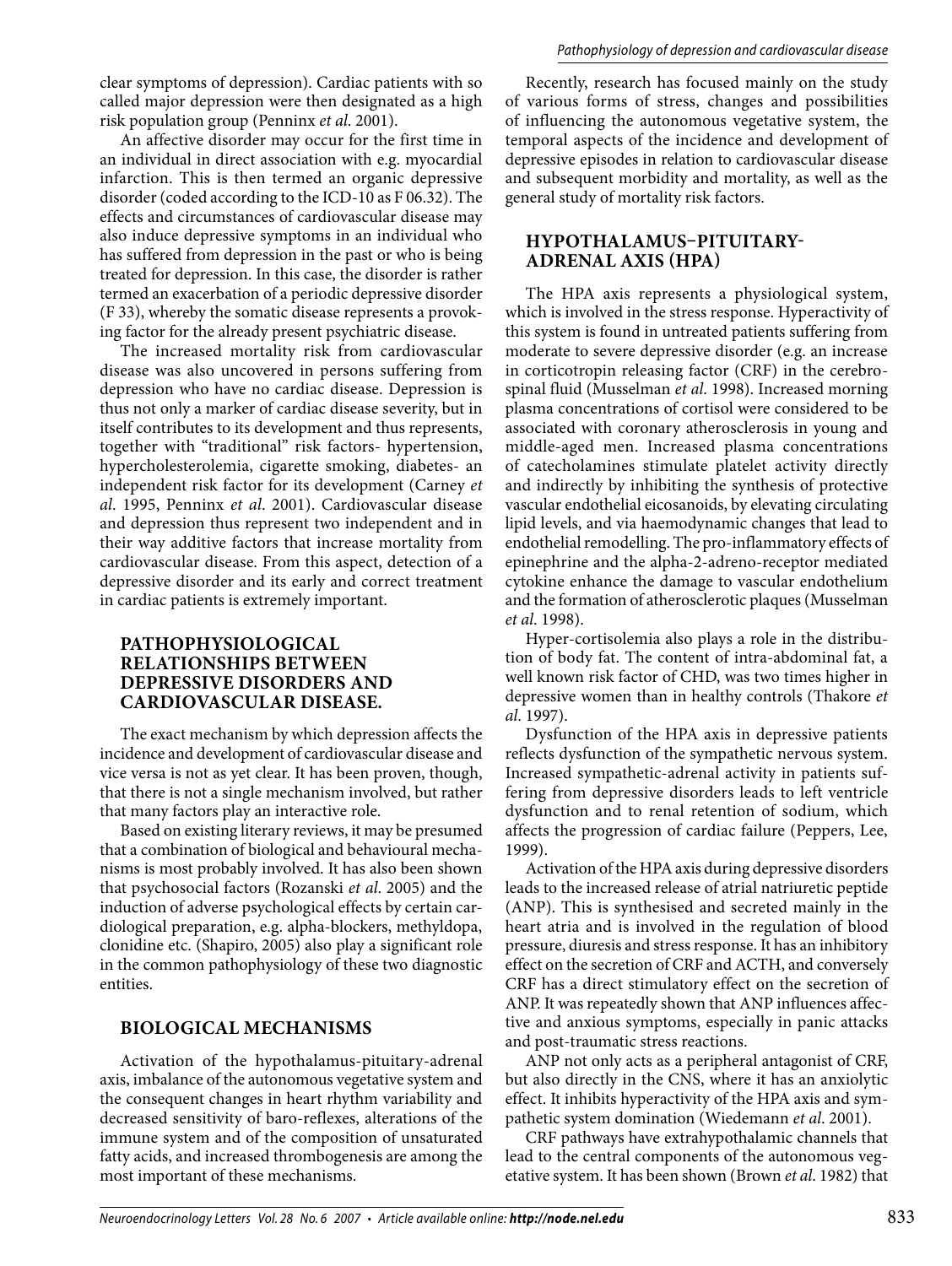CRF, apart from its central role in the brain, stimulates the secretion of sympathetic nervous system mediators. Norepinephrine and epinephrine act on cardiac beta adrenergic receptors, increasing heart rate and myocardial contractility and decreasing heart rate variability, HRV (Schins *et al*. 2001).

Increased heart rate was also observed in depressive patients both with and without cardiovascular disease (Carney *et al*. 1999). Tachycardia and a decrease in HRV are associated with the risk of sudden death, myocardial ischemia, arrhythmia and heart failure, and together with other risk factors such as hypertension lead to increased body mass index (BMI) values and increased blood glucose concentrations, thus enhancing the development of atherosclerosis.

## **Imbalance of the autonomous vegetative system**

# **Heart rate variability**

Imbalance of the autonomous nervous system, the sympathetic and parasympathetic system, occurs in depressive disorders. Hyperactivity of the sympathetic nervous system dominates, which together with the disruption of vagal tone increases the risk of ventricular arrhythmia.

Heart rate variability reflects the ability of the cardiovascular apparatus to react immediately to haemodynamic changes.

This involves the determination of millisecond differences between R–R intervals on the ECG in patients with sinus rhythm, most frequently at rest. HRV is mainly controlled by the parasympathetic nervous tone and it is also affected by neurotransmitters of both the peripheral and central nervous system (norepinephrine, dopamine, acetylcholine, serotonin) (Carney *et al*. 2001). A high degree of HRV occurs in healthy persons, while patients suffering from CHD or heart failure have a significantly low HRV. A low frequency of HRV is a marker of sympathetic tone predominance, while a high frequency is a marker of vagal tone predominance (Musselman *et al*. 1998). Both low and high HRV predispose to sudden cardiac death in patients suffering from myocardial infarction (MI), congestive heart failure and hypertension.

Indicators of autonomous imbalance include high variability of ventricular depolarisation, increased heart rate, low HRV and low baro-receptor sensitivity.

All these indicators are associated with an increased risk of cardiovascular mortality and morbidity in patients suffering from CHD (Carney *et al*. 2005).

Ventricular depolarisation is defined by the QT interval. Variability of the QT interval, just as sympathetic tone predominance, differs in patients suffering from depression and in non-depressive individuals, and shows circadian characteristics, especially during the early morning, around six o'clock. This is associated with the frequent incidence of myocardial infarction and sudden cardiac death in the early morning hours. (Carney *et al*. 1999, Muller, 1999).

Depressive disorders increase heart rate at rest, decrease HRV in both patients suffering from CHD and patients without CHD (Carney *et al*. 1995), disrupt vagal control, increase epinephrine plasma levels and lead to the long-term activation of the sympathetic nervous system (Curtis, O´Keefe, 2002). Currently, it has been shown that there is a clear association between low HR in depressive patients following a MI, but the question remains whether this is also true for depressive patients suffering from a stable form of CHD. A study conducted in 2005 demonstrated that, in view of the different pathophysiological signs of atherosclerotic plaques in stable and unstable CHD, it may be presumed that decreased HRV will be present in depressive patients suffering only from unstable forms of CHD and not those suffering from stable forms of CHD (Gehi *et al*. 2005).

According to the so-called reactivity hypothesis, the natural reactivity of individuals to common physical and psychological stress stimuli may be continually elevated on three levels (cognitive-emotional, hypothalamusbrain stem, peripheral autonomous system).

The reaction of the peripheral autonomous system may lead to an increased risk of developing cardiovascular disease in specific patient sub-groups, although reactions at the cognitive-emotional and hypothalamus-brain stem level are otherwise normal (Lovallo, Gerin, 2003).

The questions that arise regarding preventive measures are thus: can the autonomous vegetative system be "trained" in some way, and can persons at risk of vegetative imbalance be recognised before the development of cardiovascular disease, and can "training" of their disrupted vegetative balance preclude their subsequent cardiovascular morbidity and mortality?

These questions are partially answered by a study from 2005, which showed that an abnormal heart rate profile when recuperating from physical exercise (a sign of vegetative imbalance) is a predictive factor for the risk of sudden cardiac death (Jouven *et al*. 2005). The increased risk of death is associated with so-called chronotropic incompetence (Lauer *et al*. 1999), which is the inability to increase the heart rate suitably in response to physical stress.

Patients with such a high-risk heart rate should be included in preventive rehabilitation programs. Autonomous imbalance can be influenced by regular kinetic and motor training, which adjusts autonomous balance in favour of vagal activity and thus may significantly improve the long-term prognosis of patients (Aláčová *et al*. 2005, Karacabey *et al*. 2005, Ozcan *et al*. 2006).

Regular exercise decreases sympathetic system activity via many indirect mechanisms such as e.g. weight loss, reduction of anxiety and depression, improvement of insulin sensitivity and abstention from smoking (Curtis, O ´Keefe, 2002).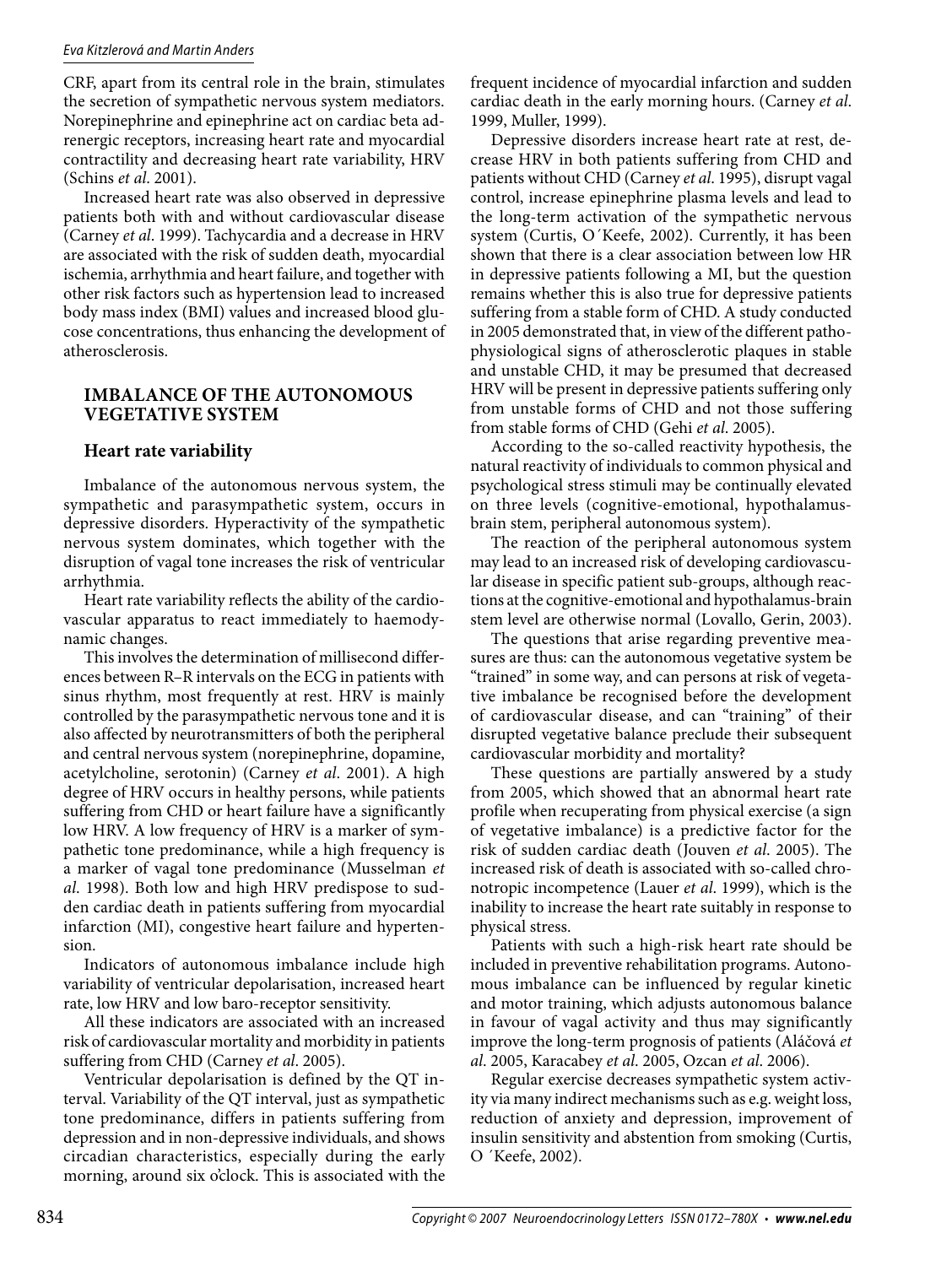Another issue regarding therapeutic measures is the possibility of pharmacological intervention in vegetative imbalance. It has been shown that beta-blockers reduce circadian variations of catecholamine plasma concentrations, equilibrate vegetative imbalance, slow the development of atherosclerosis and improve the prognosis of congestive heart failure. Reduction of the heart rate is one of the most important predictors of survival in patients treated with beta-blockers in both short-term and long-term intervention studies (Peters, 1990). Their use is limited, though, by the induction of depressive symptoms. These results are not unequivocal and significant, similarly as the issue of whether lipophilic types of beta-blockers penetrate more easily through the haemato-encephalic barrier and thus are more capable of inducing depression (Peters, 1990).

A recent study from 2006 has shown that the use of beta-blockers in patients who had suffered a myocardial infarction is not associated with an increased incidence of depressive symptoms during the first year (van Melle *et al*. 2006). These results were also supported by an extensive meta-analysis of 10 000 patients, followed for at least six months, which showed that the incidence of depressive symptoms was the same in the group of patients receiving beta-blockers as in the group of patients receiving placebo, and the incidence of depressive symptoms did not differ between lipophilic and hydrophilic types of preparations (Ko *et al*. 2002).

Beta-blocker treatment is undoubtedly an integral part of current guidelines for the management of patients with acute myocardial infarction. It significantly decreases morbidity from ventricular fibrillation and it reduces mortality by 23% in patients post myocardial infarction (van Melle *et al*. 2006).

Positive effects on vegetative imbalance have also been observed during treatment with selective serotonin re-uptake inhibitors (SSRI) e.g. fluoxetine, whereby there were indications of increased 24-hour HRV in depressive patients (Khaykin *et al*. 1998). The same effect has been observed during treatment with SSRI of patients with anxiety and post-traumatic stress disorder (Cohen *et al*. 2000). A similar increase in HRV at the end of successful anti-depressant therapy is documented by the SADHART and ENRICHD studies (Glassman *et al*. 2002; Writing Committee for the ENRICHD Investigators 2003).

## **Cardiac baroreflex**

The cardiac baroreflex reflects the combination of sympathetic and parasympathetic activity and fulfils the function of a cardiovascular control mechanism. The baroreflex responds to changes in arterial blood pressure by altering cardiac parameters such as heart rate, contractility and vascular tone. For a duration of ten seconds to a few minutes, blood pressure is maintained by the autonomous vegetative system and by modulation of the sympathetic tone in various vascular beds (skin, heart, kidney and brain). A fall in blood pressure may

be countered by tachycardia, increased contractility and vasoconstriction (activation of the sympathetic system), as well as by the elimination of the inhibitory effect on heart rate and contractility (vagal mechanism). Patients with low baroreflex control of heart rate are less capable of equilibrating common fluctuations of the sympathetic nervous tone via vagal mechanisms.

In one of the first studies to investigate baroreflex sensitivity (Watkins *et al*. 1998), depressive patients suffering concurrently from cardiological disease were found to have decreased baroreflex control of heart rate, compared to similar patients without a depressive disorder.

Another study that focused on the investigation of autonomous reflexes recorded decreased baroreflex sensitivity in patients who had suffered a myocardial infarction and in patients suffering from an as yet untreated depressive disorder (Vacarino, 2000).

The so-called concept of blood pressure oscillation is mentioned in connection with haemodynamic changes, depressive disorders and impairment of the vegetative tone. This occurs as a consequence of sympathetic nervous system predominance during depressive disorders. During blood pressure oscillation, damage is incurred by the vascular endothelium due to as yet unclear mechanisms. It is presumed that blood turbulence in large vessels leads to "shear stress", which in turn damages the vascular intima thus accelerating the atherosclerotic process in patients suffering from depression (Sloan, Shapiro *et al*.1999).

# **The role of inflammation**

Major and moderate depressive episodes may modify immune functions, and conversely abnormalities of the immunes system may play a role in the aetiology of depression (Irwin, 2002, Musselman *et al*. 1998). The depressive episode is associated with the activation of a non-specific immune response, the secretion of interleukin 1-beta, TNF-alpha and interferon. It has been demonstrated that white blood cell counts are higher in depressive patients compared to normal controls. Upon recovery, the number of monocytes in depressive patients decreases and concurrently monocyte phagocytary activity increases. In contrast to the activation of non-specific inflammatory response, a concurrent suppression of cell-mediated immunity occurs in depressive patients. This is demonstrated by low NK cell, T helper cell, T cytotoxic cell and B cell counts. Thus far, it is unclear whether changes in the immune system are the aetiological agent of depressive disorders or vice versa. Cell-mediated immunity may also be disrupted by the high concentrations of cortisol often seen in depressive patients. The disrupted cell-mediated immunity may be the result of increased sympathetic system activity or the increased catecholamine turnover. Catecholamines subsequently inhibit immune reactivity via their direct binding to the surface of lymphocytes or via the release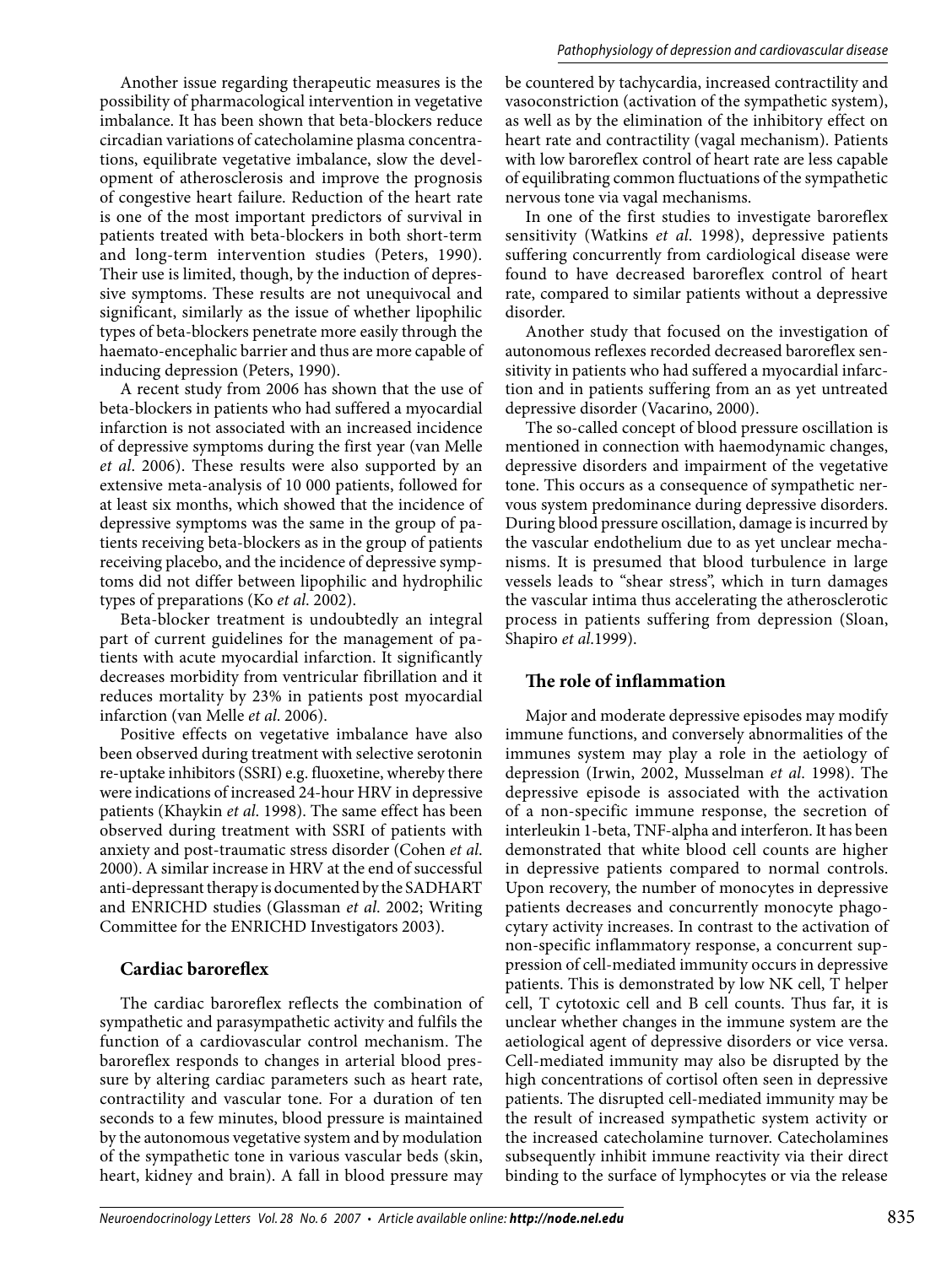of mediators that enhance the function of suppressor lymphocytes. Immune system components affect platelet activity and this may then lead to the occurrence of adverse cardiovascular incidents. Cytokines may affect cardiovascular regulation via their interaction with the CNS; IL-1 and IL-6 stimulate the activity of the HPA axis, which leads to hyper-cortisolemia. Hyperactivity of the HPA axis leads to a change in the sympathetic tone and to a decrease of heart rate variability.

Pro-inflammatory cytokines also affect the serotonergic system, which is linked to the pathophysiology of depression. IL–1 and interferon alpha induce the enzyme, indole-amine-2,3 di-oxygenase, which converts tryptofane (the precursor of serotonin) to quinurenine and quinolinine acid. This leads to the depletion of plasma tryptofane and thus to the reduction of serotonin synthesis in the brain. Reduced serotonin availability facilitates the development of depressive symptoms and leads to the occlusion of coronary arteries via serotonin regulated platelet aggregation, fibrinolysis and constriction of the coronary arteries (Maes, 1999).

Pre-clinical data from animal studies indicate that the immune response following a myocardial infarction leads to the formation of immuno-complexes in the serum and their extra-vasation across the haemato-encephalic barrier into distant parts of the brain (pre-frontal cortex, anterior cingulum, enthorinal cortex, hippocampus and substantia nigra). These findings were confirmed by the findings of hyperdense foci in the white matter and hypodense foci in the grey matter of clinically depressive patients (Honig, Maes, 2000).

# **Unsaturated fatty acids**

Inflammation-induced alterations in the metabolism of fatty acids and changes in the composition of fatty acids in the serum phospholipid fraction and erythrocyte membranes must be included in the pathophysiology of episodes of depression and ventricular arrhythmia (Peet *et al*. 1998). Lack of unsaturated fatty acids alters the distribution of fatty acids in the membranes of various organs, including the brain. Changes in membrane composition affect the metabolism of serotonin (by modulating the activity of tryptofane hydroxylase- the enzyme limiting the synthesis of serotonin), and are associated with reduced calcium channel blockade, a decrease in pro-inflammatory cytokines and inhibition of 2nd messenger associated G proteins. The depressive episode is associated with depletion of omega-3-unsaturated fatty acids in erythrocyte membranes and serum (Carney *et al*. 1995), and with increased concentrations of homocysteine (Severus *et al*. 2001). Homocysteine plasma concentrations greater than 9 – 10 μmol/l represent an independent risk factor for the development of atherosclerosis. Increase of total plasma homocysteine concentration by 5 μmol/l increases the risk of CHD as significantly as an increase of plasma cholesterol concentration by 0.5 mmol/l. Thus, immune activation during depression is associated with an increase in the omega-6 (pro-inflammatory): omega-3 (anti-inflammatory) fatty acid ratio. Omega-3 unsaturated fatty acids have an immuno-regulatory and protective anti-arrhythmic effect. Increased intake of omega-3 fatty acids decreases the production of pro-inflammatory cytokines – IL-1, IL-6, TNF-alpha, suppresses lymphocyte proliferation, T cell-mediated cytotoxicity, NK cell activity, macrophage-mediated cytotoxicity, monocyte and neutrophil chemotaxis, and expression of adhesive molecules (Calder, 1999).

# **Thrombogenesis**

Elevation of cortisol and norepinephrine during activation of the HPA axis in depressive patients accelerates the development of atherosclerosis, possibly by disrupting the intima, which leads to increased platelet aggregation and the formation of atherosclerotic plaques at the site of damage, or even to acute occlusion and development of acute coronary syndromes (Musselman *et al*. 1998).

Changes in the platelet serotonin system that enhance platelet aggregation have been uncovered in patients with depressive disorders. Reduced platelet serotonin uptake, increased expression of the serotonin 5-HT2 receptor and increased concentration of intra-cellular calcium compared to healthy controls were observed (Sheps a Scheffield, 2001).

Pro-thrombogenic factors released from platelets (platelet factor 4 and beta thromboglobulin) are elevated in patients with myocardial infarction, unstable angina and in depressive patients. This supports the pathophysiological function of platelets in the pathogenesis of acute coronary syndromes.

It has been documented that preparations of the SSRI type adjust platelet activity. Anti-depressants of the SSRI type do not affect only the re-uptake of central serotonin, but also that of peripheral serotonin. Fluvoxamine, fluoxetine, sertraline and paroxetine reduce platelet and plasma serotonin concentrations.

Effective anti-depressant treatment may thus reduce risk of mortality following a myocardial infarction, as shown e.g. by three studies using antidepressants of the SSRI type in depressive patients with serious cardiovascular disease: fluoxetine (Glassman, Shapiro, 1998), paroxetine (Roose *et al*. 1998), sertraline (Shapiro *et al*. 1999). A recent extensive "case-control" study involving patients-smokers after their first episode of myocardial infarction indicates that, in general, the administration of antidepressants of the SSRI type, or serotonergic antidepressants with high affinity for the serotonin transporter, statistically significantly reduced the risk of developing another myocardial infarction compared to the administration of other types of antidepressants. Although the non-smoker population was not studied in this trial, it may be expected to benefit similarly (Sauer *et al*.2001).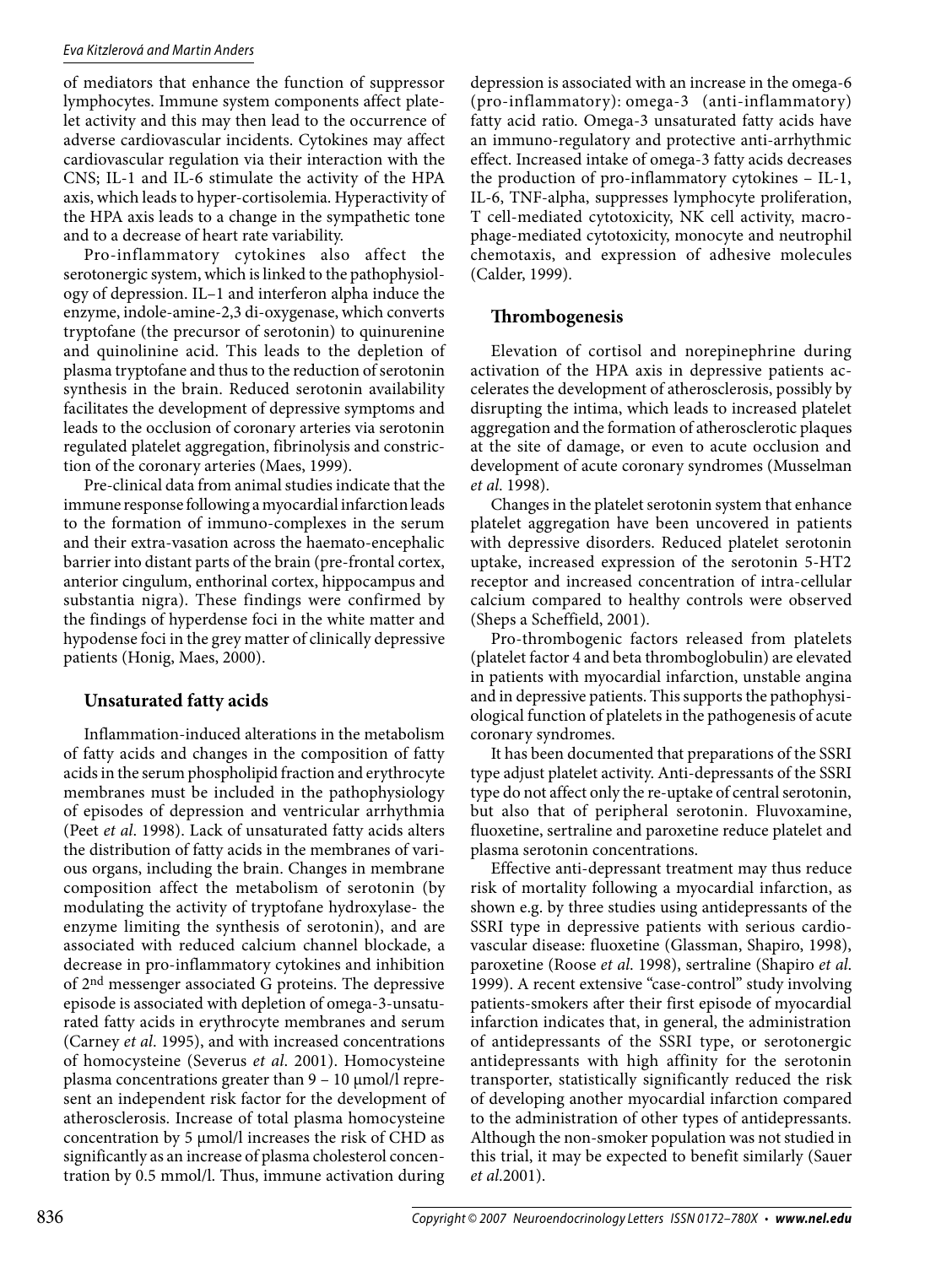## **The temporal aspect of depressive disorder development in relation to the prognosis of cardiovascular disease**

At this time, there is insufficient information as to when the incidence of depressive symptoms in association with cardiovascular disease is most frequent.

Recent facts from available literature indicate, though, that from the aspect of the frequency of incidence and development of a depressive disorder, the period around the first to sixth month following the cardiovascular episode may be assumed to be that of greatest risk (Jonge *et al*. 2006, Parashar *et al*. 2006). There exist long-term studies that show that the same high risk exists even in a period e.g. five years following a cardiovascular episode (Grunau *et al*. 2006).

It has been shown pathogenetically that recurrent depressive symptoms may increase the risk of developing atherosclerosis in women by inducing or maintaining increased platelet reactivity and hyper-cortisolemia. On the other hand, depressive symptoms that appear as an immediate consequence of a cardiac episode may lead to the development of other cardiac episodes by way of vegetative imbalance and the consequent decrease in vagal tone (Rozanski *et al*. 1999).

A study from 2006 evaluated the prognostic significance of acute and recurrent depression on clinical results during the period of six months following a myocardial infarction. In both cases of depressive episodes, a worse prognosis was observed than in patents without depression (Parashar *et al*. 2006).

Half of all depressions that develop after a myocardial infarction represent a truly new depressive episode, the other half are recurrent depressive episodes (Jonge *et al*. 2006). Patients with a first depressive episode had a greater risk of developing another cardiovascular episode and a worse prognosis, compared to patients without depression and patients suffering from a relapse of depressive symptoms as part of a recurrent depressive disorder yet who responded well to therapy with anti-depressants of the SSRI type. This is in accordance with the results of the SADHART study (Jonge *et al*. 2006, Glassman *et al*. 2002).

The message of the aforementioned studies is that depressive symptoms must always be treated, regardless of when they develop!

## **Behavioural mechanisms**

Due to their course, depressive disorders are often inadvertently linked to a change in patient lifestyle. Depressive patients are forced to change a whole range of habits and routines, both harmful and beneficial. They take this change in behaviour hard, they find dealing with daily tasks, obligations and stereotypes more difficult, they change their habits in caring for themselves and their surroundings.

They cannot cope with work; ordinary physical activity, including regular walks and sports, is unthinkable. They change dietary habits, smokers increase the number of cigarettes they smoke. They feel that their life and existence are threatened, as they are cut off from fulfilling their occupational and social roles. If we look at these symptoms from another aspect, they are also forcibly induced in serious cardiovascular disease.

Depressive disorders represent an important predictor of inferior compliance. This relates not only to psychiatric medication, but also to long-term medication. "Lack of discipline" when taking cardiological or other internal medication may lead to deterioration of cardiological functions, acceleration of hypertension, blood glucose oscillation hyperlpidemia, all of which increase the risk of sudden cardiac episodes.

Decreased patient physical activity is one of the potential behavioural mechanisms involved in the pathophysiology of depressive disorders and cardiovascular disease that deserve mention.

The relationship between depressive symptoms, cardiovascular disease and decreased physical activity is clear and undisputable. Restriction of physical activity need not be only due to the symptoms of the depressive disorder per se, but may be also due to fatigue that plays a specific role in the relationship: mood changes versus cardiovascular deregulation.

Fatigue need not be the direct cause of cardiovascular disease, but it may interact with other risk factors. Massive fatigue usually precedes a myocardial infarction and sudden death. Exhaustion is considered to be a short-term risk factor for recurrent myocardial infarction, independent of blood pressure, cigarette smoking, cholesterol, age and use of anti-hypertensive medication.

The fact that fatigue and physical inactivity are concurrently associated with depressive disorders and cardiovascular disease is also documented by therapeutic programs for patients suffering from psychiatric and cardiovascular disease, where physical exercise is stressed in the first place. Physical training positively affects mood, reinforces self-confidence in cardiac patients and moreover significantly increases HRV and baro-reflex sensitivity (Watkins *et al*. 1998).

# **Psychosocial factors**

A detailed review of psychosocial factors and their relationship with the development of cardiovascular disease is presented in the work of Rozanski *et al*, but in practice, complex assessment of patients, including screening for these risk factors, is still lacking. Usually, patients are mainly assessed for biological factors that are well established.

It must be admitted though, that proper or rather standardised screening tools for recording psycho-social factors are not as yet available (Rozanski *et al*. 2005).

Apart from type A personality, a well-known predisposing factor for the development of coronary heart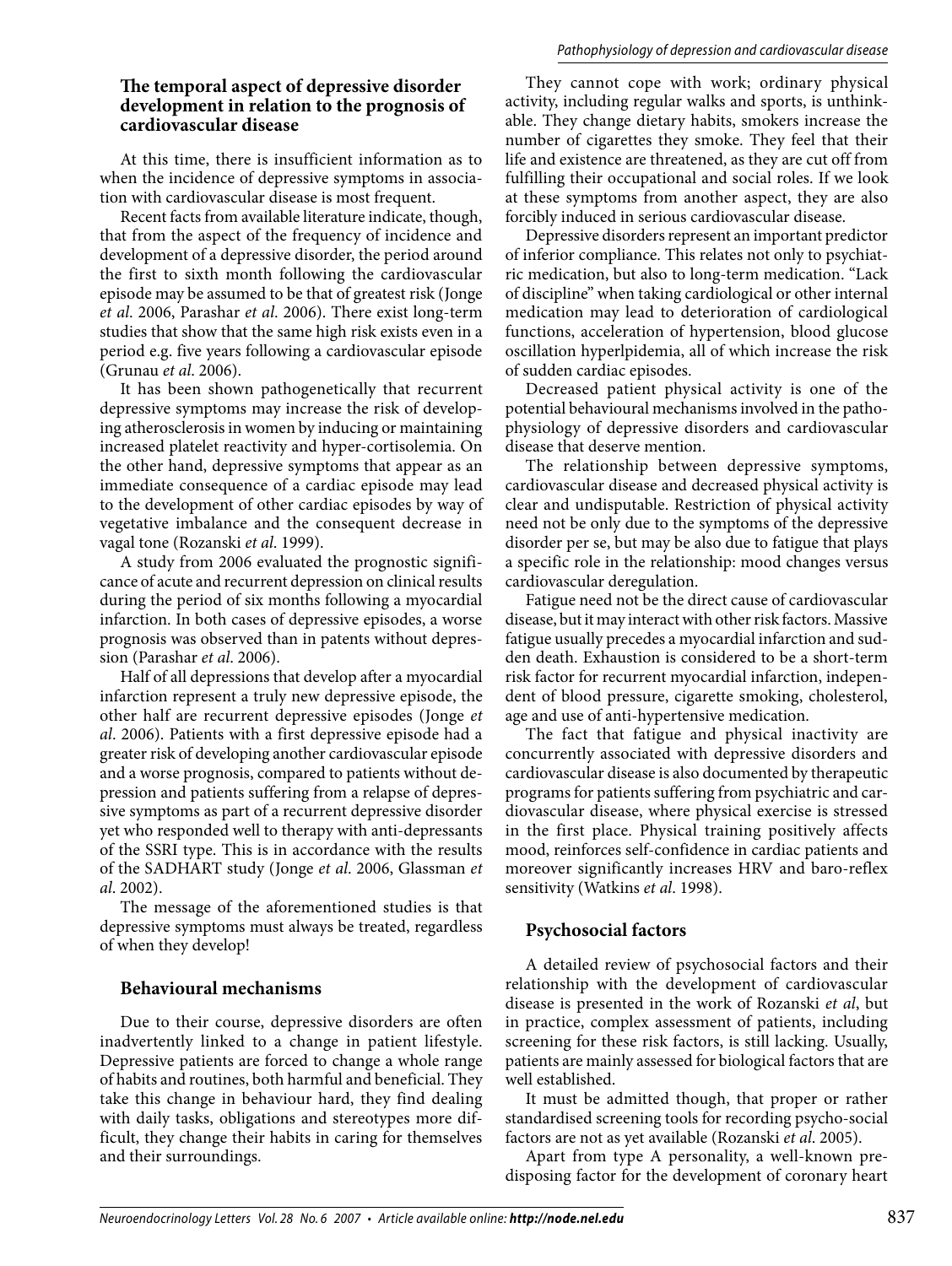disease, other personality traits are being intensively studies e.g. hostility, chronic anger. Some studies indicate a relationship between hostility and the incidence of subclinical forms of atherosclerosis and its progression on repeated coronarography. The relationship between hostility and mortality from cardiovascular disease is not as yet conclusive (Surtees *et al*. 2005). Another study showed that patients with a great degree of hostility and concurrent metabolic syndrome had a 4 x greater risk of developing a myocardial infarction than patients with a low degree of hostility and no metabolic syndrome. Hostility may, in such patients, represent an additional prognostic factor for evaluating the risk of developing CHD (Todaro *et al*.2005).

Stressors such as e.g. unemployment, low socioeconomic status, long-term stress at work or in marriage etc. may disrupt neurochemical processes in the brain, such as changes in the utilisation and synthesis of norepinephrine, changes in dopamine activity, increased synthesis of serotonin, increased release of cortisol (Harl *et al*. 2006, Takahashi *et al*. 2005). The presumed central mechanism that leads to the development of depressive symptoms due to such stressors is damage to the hippocampus with subsequent interference with HPA axis activity (Vaidya, 2000, Umegaki *et al*. 2006).

At the same time, stressors may induce hypertension and contribute to the development of subsequent atherosclerosis via repeated blood pressure elevation, stimulation of nervous system production of vasoconstrictive substances, and changes in vascular resistance (Bedi *et al*. 2000). According to carotid artery ultrasound findings, there is an evident relationship between stressors and the incidence of subclinical forms of atherosclerosis (Carney *et al*. 1999).

It has been demonstrated that stress stimuli decrease the cardiac threshold for developing ventricular arrhythmia. A decreased threshold for ventricular fibrillation then represents a basic mechanism of sudden cardiac death (Follick *et al*. 1988, Verrier, Lown, 1984). Also frequent is the close link with an unhealthy life style.

The task of behavioural cardiology should in future involve not only the identification of unhealthy behaviour within a person's lifestyle, emotional factors and chronic life stressors, but also the motivation of patients for behavioural intervention.

Lifestyle adjustment, combination of physical exercise and multifactorial cardiac rehabilitation complemented by psychosocial intervention may lead to a reduction in the incidence of new cardiac events. Despite these findings, clinical guidelines for the management of psychosocial interventions are still lacking in practice (Rozanski *et al*. 2005).

In connection with the position of stress among the pathophysiological mechanisms of depression and somatic disease, recent studies have brought information regarding individual genetic differences in stress tolerance (e.g. chronic somatic disease = chronic stressor) and have shown a relationship between the incidence

of depressive disorders and the amount of stressful incidents experienced depending on the functional polymorphism in the serotonin transporter gene. Genetic information determined by the short allele of the serotonin transporter promoter gene region is associated with a greater sensitivity of individuals to stress and thus with a greater probability that the experienced stressful incidents will induce a depressive disorder (Grabe *et al*. 2005). Only time will show the contribution of similar association studies to the field of medicine, based as it is on evidence.

It seems that the relationship between negative emotional states and stressors, and the development of cardiovascular disease is well documented. Nonetheless there is still an insufficient number of studies dealing with positive psychological factors. The largest, a ten year study conducted by Kubzansky showed that participants naturally predisposed to optimism achieved better clinical results following bypass surgery (Kubzansky *et al*. 2001). A new outlook is brought by a study that explains so-called "flexibility" paradigms. It presumes that "vitality" (a state of positive energy and enthusiasm potentially beneficial to health) is promoted by the ability to show emotion and subsequently flexibility.

In contrast, "inflexibility", expressed e.g. by depressiveness and other negative emotions, reduces vitality. Preliminary data hint at a direct relationship between a wide scale of "inflexible" life situations and the development of cardiovascular disease (Rozanski, Kubzanski, 2005).

Social factors undoubtedly include environmental aspects, especially fine particulate air pollution (particles smaller than 2.5µm in their aerodynamic diameter), whose increased concentration is clearly associated with the risk of developing cardiovascular disease, more so in women than in men (Dockery, Stone, 2007, Miller *et al*. 2007). The mechanism by which dust particles of the polluted air affect the development of cardiovascular disease is still the subject of research. It is evident that inhalation of harmful substances induces and aggravates both the pulmonary and systemic inflammatory response, and concurrently leads to oxidative stress, which induces direct damage to arteries, atherosclerosis and autonomous dysfunction.

Dust particles lead to a rapid and significant rise in fibrinogen levels, of plasma viscosity, to the activation of platelets and the release of endothelins (a group of potentially vasoconstrictive molecules) (Dockery, Stone, 2007).

This means that the concurrent presence of other cardiovascular risk factors has a significant influence on vulnerability to the adverse effects of fine particulate air pollution.

The results of a completely new study that dealt with the co morbidity of depression and anxiety are interesting from the aspect of cardiovascular disease morbidity and mortality (Mykletun *et al*.2007).

The co morbidity of depression and anxiety is very frequent (Kessler *et al*. 1999) and is associated with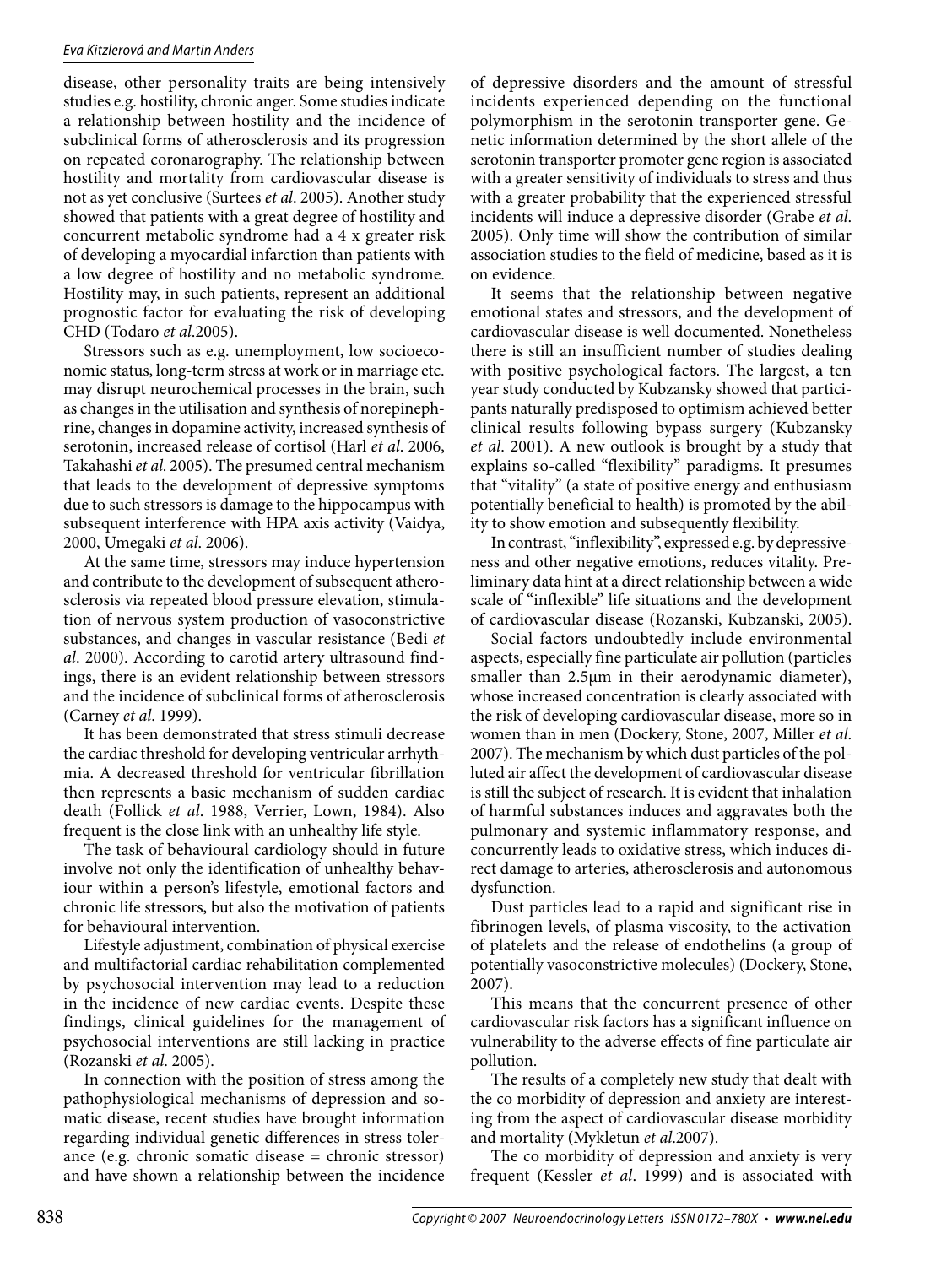somatic morbidity more significantly than anxiety or depression alone (Stordal *et al*. 2003). This study dealt with data from "Nord-Trondelag County" (one of 19 counties in Norway) in the years 1995–1997, and data on mortality from the "National Mortality Registry". It was discovered that the presence of anxiety alone or of states of concurrent depression and anxiety was associated with a generally lower mortality than in the case of depression alone. One explanation for the increased mortality in depressive disorders without anxiety could be the so-called help-seeking behaviour (Roness *et al*. 2005). "Help-seeking behaviour" is typical of patients suffering from anxiety who often seek the medical help of various specialists for their vegetative somatic symptoms. In depressive patients, such behaviour is practically missing. Depression in this case represents an equally significant risk factor for both general and cardiovascular mortality.

## **Conclusion**

Depressive disorders represent an independent risk factor for the incidence and development of cardiovascular disease in both healthy individuals as well as in patients suffering from cardiovascular disease. Depression plays an equally significant role in the development of these diseases as e.g. lipid spectrum disorders, hypertension, older age, female sex or smoking.

Depression and cardiovascular disease clearly have common pathophysiological correlates. These include a combination of biological and behavioural mechanisms, with psycho-social factors, the subject of continued intensive research, today playing an undisputable role. From the data published so far, it may be concluded that a depressive disorder in patients with cardiovascular disease may be reliably and safely treated with antidepressants of the SSRI type. Efficacy in treating depression and the favourable cardiovascular effects of SSRI in this patient population have been manifestly documented (SADHART study).

### **Acknowledgments**

This work was supported by the research grants MSM 0021620849 and IGA MZČR NR/8805-4.

#### References

- Aláčová P, Bouček J, Stejskal P, *et al*. 2005. Assessment of the influence of exercise on Heart Rate Variability in Anxiety Patients. *Neuroendocrinol Lett.* **26**(6): 713–718. 1
- 2 Bedi M, Varshney VP, Babbar R. 2000. Role of cardiovascular reactivity to mental stress in predicting future hypertension. *Clin Exp Hypertens.* **22**: 1–22.
- 3 Brown MR, Fisher LA, Spiess J, Rivier C, Rivier J, Vale W. 1982. Corticotropin-releasing factor: actions on the sympathetic nervous system and metabolism. *Endocrinology*. **111**: 928–931.
- Calder PC. 1999. Dietary fatty acids and the immune system. *Lipids.* **34**: S137–140. 4
- Carney RM, Freedland KE, Rich MW, Jaffe AS. 1995. Depression as a risk factor for cardiac events in established coronary heart disease: a review of possible mechanisms. *Ann Behav Med.* **17**: 142– 149. 5
- 6 Carney RM, Freedland KE, Veith RC, Cryer PE, Skala JA, Lyncy T, Jaffe AS. 1999. Major depression, heart rate, and plasma norepinephrine in patients with coronary heart disease. *Biol Psychiatry.* **45**: 458–463.
- Carney RM, Blumenthal JA, Stein PK, Watkins L, Catellier D, Bergman LF, Czajkowski SM, O'Connor Ch, Stone PH, Freedland KE. 2001. Depression, heart rate variability, and acute myocardial infarction. *Circulation.* **104**: 2024–2028. 7
- Carney RM, Kenneth EF, Freedland E, Veith RC. 2005. Depression, the Autonomic Nervous System and Coronary Heart Disease. *Psychosomatic Medicine.* **67**(Supplement 1): 29–33. 8
- Cohen H, Kotler M, Matar M, Kaplan Z. 2000. Normalization of heart rate variability in post-traumatic stress disorder patients following fluoxetine treatment: preliminary results. *Isr Med Assoc J.* **2**: 296–301. 9
- 10 Curtis BM, O' Keefe JH. 2002. Autonomic Tone as a Cardiovascular Risk Factor: The Dangers of Chronic Fight or Flight. *Mayo Clin Proc*. **77**: 45–54.
- 11 Dockery DW, Stone PH. 2007. Cardiovascular Risks from Fine Particulate Air Pollution. *N Eng J Med.* **356**: 511–513.
- 12 Follick MJ, Gorkin L, Capone RJ. 1988. Psychological distress as a predictor of ventricular arrhythmias in a post – myocardial infarction population. *Am Heart J.* **116**: 32–36.
- 13 Gehi A, Mangano D, Pipkin S. 2005. Depression and Heart Rate Variability in Patients With Stable Coronary Heart Disease. *Arch Gen Psychiatry.* **62**: 661–666.
- 14 Glassman AH, Shapiro PA. 1998. Depression and the course of coronary disease. *Am J Psychiatry*. **155**: 4–11.
- 15 Glassman AH, O'Connor CHM, Califf RM, Swedberg K, Schwartz P. 2002. Sertralin Treatment of Major Depression in Patients with Acute MI or Unstable Angina. *Jama.* **288**(6): 701–709.
- Grabe HJ, Lange M, Wolff B, Volzke H, Lucht M, Freyberger HJ, 16 John U, Cascorbi I. 2005. Mental and physical mistress is modulated by a polymorphism in the 5-HT transporter gene interacting with social stressors and chronic disease burden. *Molecular Psychiatry.* **10**: 220–224.
- 17 Grunau GL, Ratner PA, Goldner EM, Sheps S. 2006. Is Early- and Late-onset depression after acute myocardial infarction associated with long-term survival in older adults? A population – based study. *Can J Cardiol.* **22**(6): 473–478.
- 18 Harl B, Weisshuhn S, Kerschbaum HH. 2006. Cortisol titre increases with novelty of academic oral examinations. *Neuroendocrinol Lett*. **27**(5): 669–674.
- 19 Honig A, Maes M. 2000. Psychoimmunology as a common pathogenetic pathway in myocardial infarction, depression and cardiac death. *Current Opinion in Psychiatry.* **13**: 661–664.
- 20 Irwin M. 2002. Psychoneuroimunology of Depression: Clinical Implications. *Brain, Behavior, and Immunity.* **16**: 1– 6.
- 21 Jonge P, van den Brink RHS, Spijkerman TA, Ormel J. 2006. Only Incident Depressive Episode After Myocardial Infarction Are Associated With New Cardiovascular Events. *J Am Coll Caridol.* **48**: 2204–8.
- 22 Jouven X, Empana JP, Schwarz PJ, Nesnos M, Courbon D, Ducimetiere P. 2005. Heart-Rate Profile during Exercise as a Predictor of Sudden Death. *N Engl J Med.* **352**: 1951–8.
- 23 Karacabey K, Saygin O, Ozmerdivenli R, et al. 2005. The effects of exercise on the immune system and stress hormones in sportswomen. *Neuroendocrinol Lett.* **26**(4): 361–366.
- 24 Khaykin Y, Dorian P, Baker B, Shapiro C, Sandor P, Mironov D, Irvine J, Newman D. 1998. Autonomic correlates of antidepressant treatment using heart-rate variability analysis. *Can J Psychiatry*. **43**: 83–186.
- 25 Kessler RC, Dupot RL, Berglund P, Wittchen HU. 1999. Impairment in pure and comorbid generalized anxiety disorder and major depression at 12 months in two national surveys. *Am J Psychiatry.* **156**: 1915–23.
- 26 Ko DT, Hebert PR, Coffey CS, Sedrakyan A, Curtis JP, Krumholz HM. 2002. Beta-Blocker Therapy and Symptoms of Depression, Fatigue, and Sexual Dysfunction. *JAMA.* **288**: 351–7.